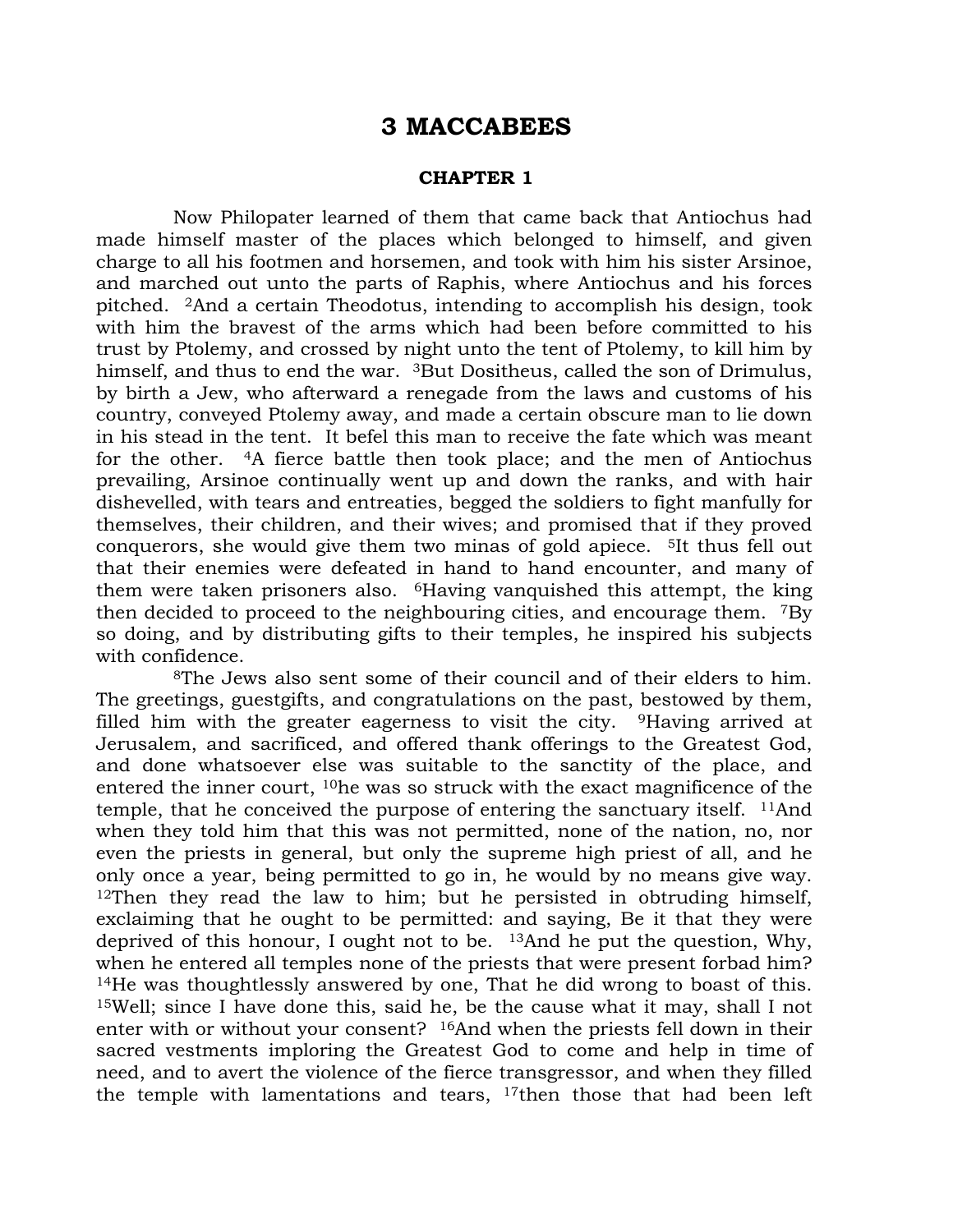behind in the city were affrighted, and rushed forth, uncertain of the event. <sup>18</sup>Virgins, which had been shut up within their chambers, came out with their mothers, scattering dust and ashes on their heads, and filling the streets with outcries. <sup>19</sup>Women, but newly separated off, left their bridal chambers, left the reserve that befitted them, and ran about the city in a disorderly manner. <sup>20</sup>New born babes were forsaken by the mothers and nurses that waited upon them; some here, some there, in houses, or in fields; these now, with an ardour which could not be checked, swarmed into the Most high temple. <sup>21</sup>Various were the prayers offered up by them that assembled in this place, by reason of the unholy attempt of the king. <sup>22</sup>Along with these were certain of the citizens, who took courage, and would not submit to his obstinacy, and his intention of carrying out his purpose. <sup>23</sup>Calling out to arms, and to die bravely in defence of the law of their fathers, they created a great uproar in the place, and were with difficulty brought back by the aged and the elders to the station of prayer, which they had occupied before. <sup>24</sup>During this time the multitude kept on praying. <sup>25</sup>The elders which surrounded the king strove in many ways to divert his haughty mind from the design that he had formed. <sup>26</sup>He, in his hardened mood, insensible to all persuasion, was going onwards, with the view of carrying out this design. <sup>27</sup>Yet even his own officers, when they saw this, joined with the Jews in an appeal to Him which hath all power, to aid in the present crisis, and not wink at such overweening lawlessness. <sup>28</sup>Such was the frequency and the vehemence of the cry of the assembled crowd, that an indescribable noise ensued. <sup>29</sup>Not the men only, the very walls and floor seemed to sound forth; all things preferring dissolution rather than to see the place defiled.

#### CHAPTER 2

Now it was that the high priest Simon bowed his knees over against the holy place, and spread forth his hands in reverent fashion, and uttered the following supplication: <sup>2</sup>O LORD, Lord, King of the heavens, and Ruler of the whole creation, Holy among the holy, sole Governor, Almighty, give ear unto us who are oppressed by a wicked and profane one, which exulteth in his confidence and strength. <sup>3</sup>It is Thou, the Creator of all, the Lord of the universe, that art a righteous Governor, and judgest all those that act with pride and insolence. <sup>4</sup>It was Thou that didst destroy the former workers of unrighteousness, among whom were the giants, which trusted in their own strength and hardihood, by covering them with a measureless flood. <sup>5</sup>It was Thou that didst make the Sodomites, those workers of exceeding iniquity, men notorious for their vices, an example to after generations, when Thou didst consume them with fire and brimstone. <sup>6</sup>Thou didst make known thy power when Thou causedst the bold Pharaoh, the enslaver of Thy people, to pass through the ordeal of many and divers inflictions. <sup>7</sup>And Thou rolledst the depths of the sea over him, when he made pursuit with chariots, and with a multitude of followers, and gavest a safe passage unto those that put their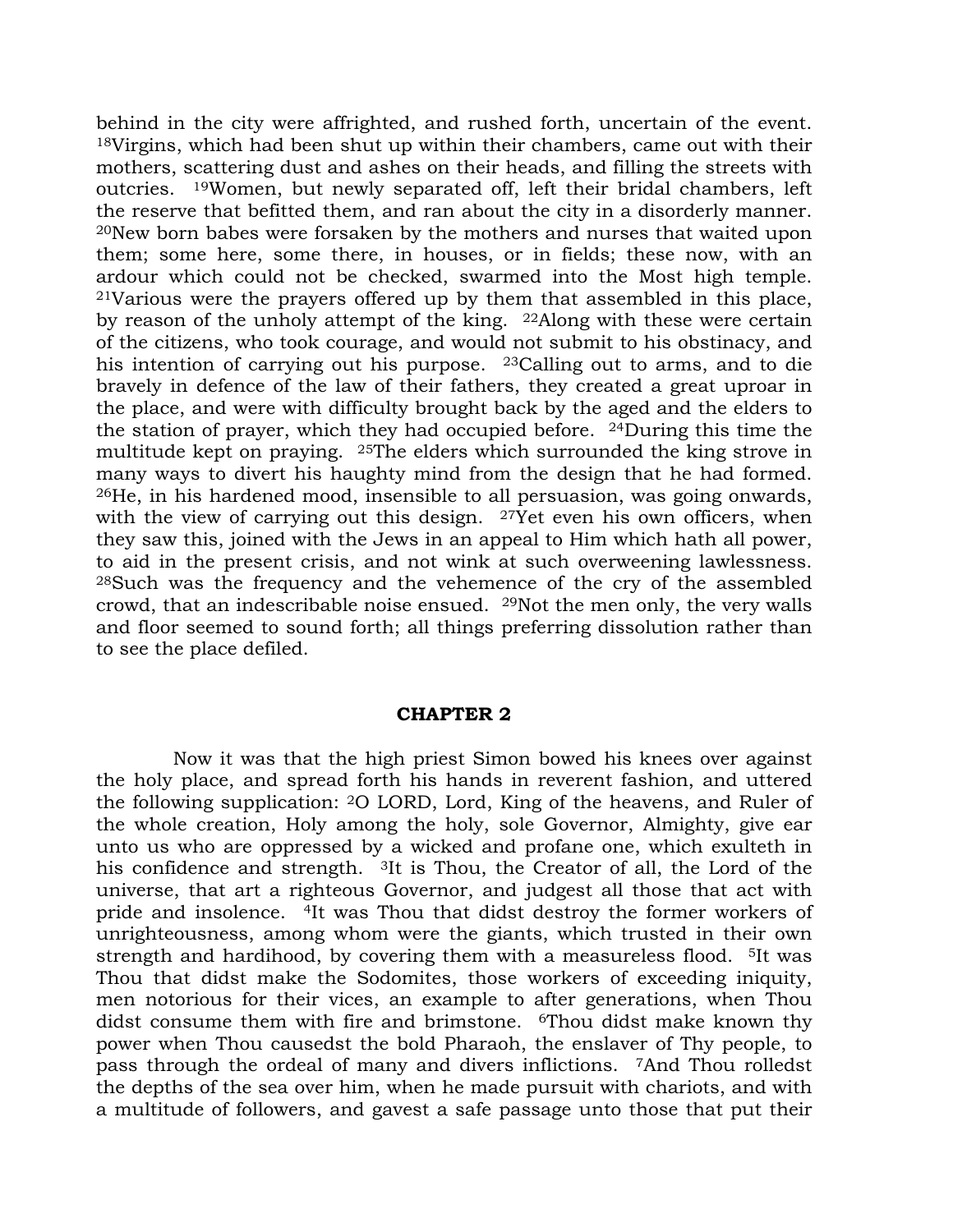trust in Thee, the Lord of the whole creation. <sup>8</sup>These saw and felt the works of Thine hands, and praised Thee, the Almighty. <sup>9</sup>Thou, O King, when Thou createdst the illimitable and measureless earth, didst choose out this city: Thou didst make this place sacred to Thy name, albeit Thou needest nothing: Thou didst glorify it with Thine illustrious presence, after establishing it to the glory of Thy great and honourable name. <sup>10</sup>And Thou didst promise, out of love toward the house of Israel, that should we fall away from thee, and become afflicted, and then come into this house, and pray, Thou wouldest hear our prayer. <sup>11</sup>Verily Thou art faithful and true. <sup>12</sup>And seeing Thou didst often aid our fathers when they were hard pressed, and in low estate, and deliveredst them out of great dangers, <sup>13</sup>see now, holy King, how through our many and great sins we are borne down, and made subject to our enemies, and are become weak and powerless. <sup>14</sup>We being in this low condition, this bold and profane man seeketh to dishonour this Thy holy place, consecrated out of the earth unto the name of Thy Majesty. <sup>15</sup>Thy dwelling place, the heaven of heavens, is indeed unapproachable to men. <sup>16</sup>But since it seemed good to Thee to manifest thy glory among Thy people Israel, Thou didst sanctify this place. <sup>17</sup>Punish us not by the uncleanness of their men, neither chastise us by means of their profanity; lest the lawless ones boast in their rage, and say, 18'We have trodden upon the holy house, as houses that are idolatrous are trodden upon. <sup>19</sup>Blot out our iniquities, and do away our errors, and shew forth Thy tender mercy in this hour. <sup>20</sup>Let Thy mercies speedily prevent us. Grant us peace, that them that are cast down and broken hearted may praise Thee with their mouth.

<sup>21</sup>At that time God, Which seeth all things, Who is beyond all Holy among the holy, heard that prayer, so suitable; and scourged the man greatly uplifted with scorn and insolence. <sup>22</sup>Shaking him to and fro, as a reed is shaken with the wind, He cast him upon the pavement powerless, with limbs palsied; by a righteous judgment deprived of the faculty of speech. <sup>23</sup>His friends and bodyguards, beholding the swift recompense that had suddenly overtaken him, struck with exceeding terror, and fearing that he would die, speedily removed him. <sup>24</sup>When in course of time he had come to himself, this severe check caused no repentance in him, but he departed with bitter threatenings.

<sup>25</sup>He proceeded to Egypt, grew worse in wickedness through his aforementioned companions in wine, who were lost to all goodness; <sup>26</sup>and not being satisfied with countless acts of impiety, his audacity so increased that he raised evil reports there, and many of his friends, watching his purpose attentively, joined in furthering his will. <sup>27</sup>His purpose was to inflict a public stigma upon our race; wherefore he erected a pillar at the porch of the tower, and caused the following inscription to be graven thereon: <sup>28</sup>That entrance to their own temple was to be refused to all those that would not sacrifice; that all the Jews were to be enrolled among the common people; that they that resisted were to be forcibly seized, and put to death; <sup>29</sup>that they that were thus enrolled, were to be marked upon their persons by the ivy leaf symbol of Dionysus, and to be set apart with these limited rights. 30To do away with the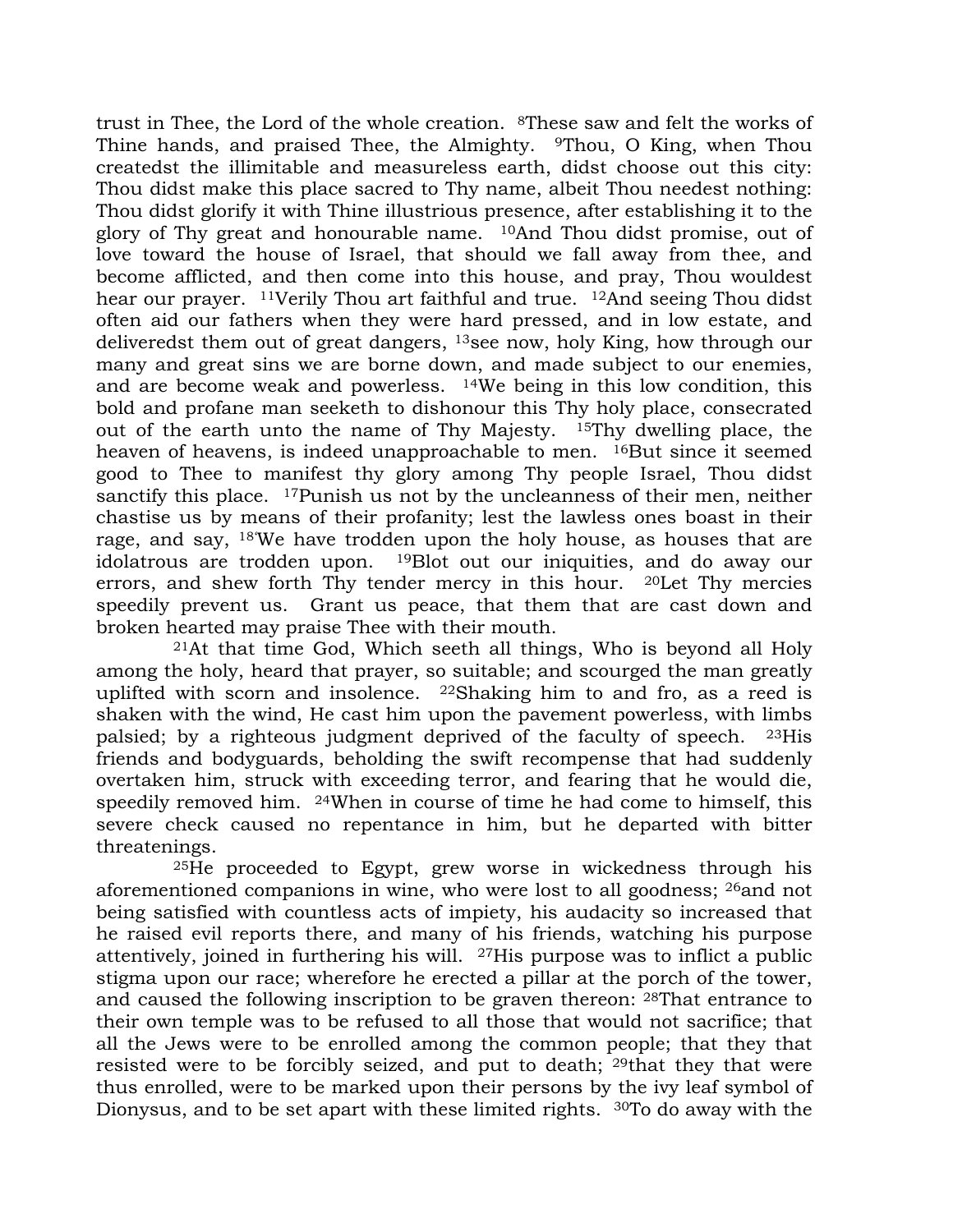appearance of hating them all, he had it written beneath, that if any of them should elect to enter the community of them that were initiated in the rights, these should have equal rights with the Alexandrians.

<sup>31</sup>Some of them that were over the city, therefore, abhorring any approach unto the city of piety, unhesitating gave in to the king, and expected to derive some great honour from a future connection with him. <sup>32</sup>A nobler spirit, however, prompted the majority the cling to their religious observances, and by paying money that they might live unmolested, these sought to escape the enrollment: <sup>33</sup>cheerfully looking forward to future aid, they abhorred their own apostates, considering them to be national foes, and debarring them from the common usages of social intercourse.

## CHAPTER 3

On discovering this, so incensed was the wicked king, that he no longer confined his rage to the Jews in Alexandria. Laying his hand more heavily upon them that lived in the country, he gave commandment that they should speedily be collected into one place, and most cruelly deprived of their lives. <sup>2</sup>While this was going on, an invidious rumour was uttered abroad by men who had banded together to injure the Jewish race. The purport of their charge was, that the Jews kept them away from the ordinances of the law. <sup>3</sup>Now, while the Jews ever maintained a feeling of unswerving loyalty toward the king, <sup>4</sup>yet, as they worshipped God, and observed His law, they made certain distinctions, and avoided certain things. Hence some persons held them in odium; <sup>5</sup>although, as they adorned their conversation with works of righteousness, they had established themselves in the good opinion of the world. <sup>6</sup>What all the rest of mankind said, was, however, made of no account by the strangers; <sup>7</sup>who said much of the exclusiveness of the Jews with regard to their worship and meats; they alleged that they were men unsociable, hostile to the king's interests, refusing to associate with him or his troops. By this way of speaking, they brought much odium upon them. <sup>8</sup>Nor was this unexpected uproar and sudden conflux of people unobserved by the Greeks who lived in the city, concerning men who had never harmed them: yet to aid them was not in their power, since all was oppression around; but they encouraged the Jews by sympathizing with them in their troubles, and expected a favourable turn of affairs: <sup>9</sup>He that knoweth all things, will not, said they, disregard so great a people. <sup>10</sup>Some of the neighbours, friends, and fellow dealers of the Jews, even called them privily to an interview, pledged them their assistance, and promised to do their very utmost for them.

<sup>11</sup>Now the king, elated with his prosperous fortune, and not regarding the superior power of God, but thinking to persevere in his present purpose, wrote the following letter to the prejudice of the Jews: <sup>12</sup>King Ptolemy Philpater, to the commanders and soldiers in Egypt, and in all places, health and happiness! <sup>13</sup>I am right well; and so, too, are my affairs. <sup>14</sup>Since our Asiatic campaign, the particulars of which ye know, and which by the aid of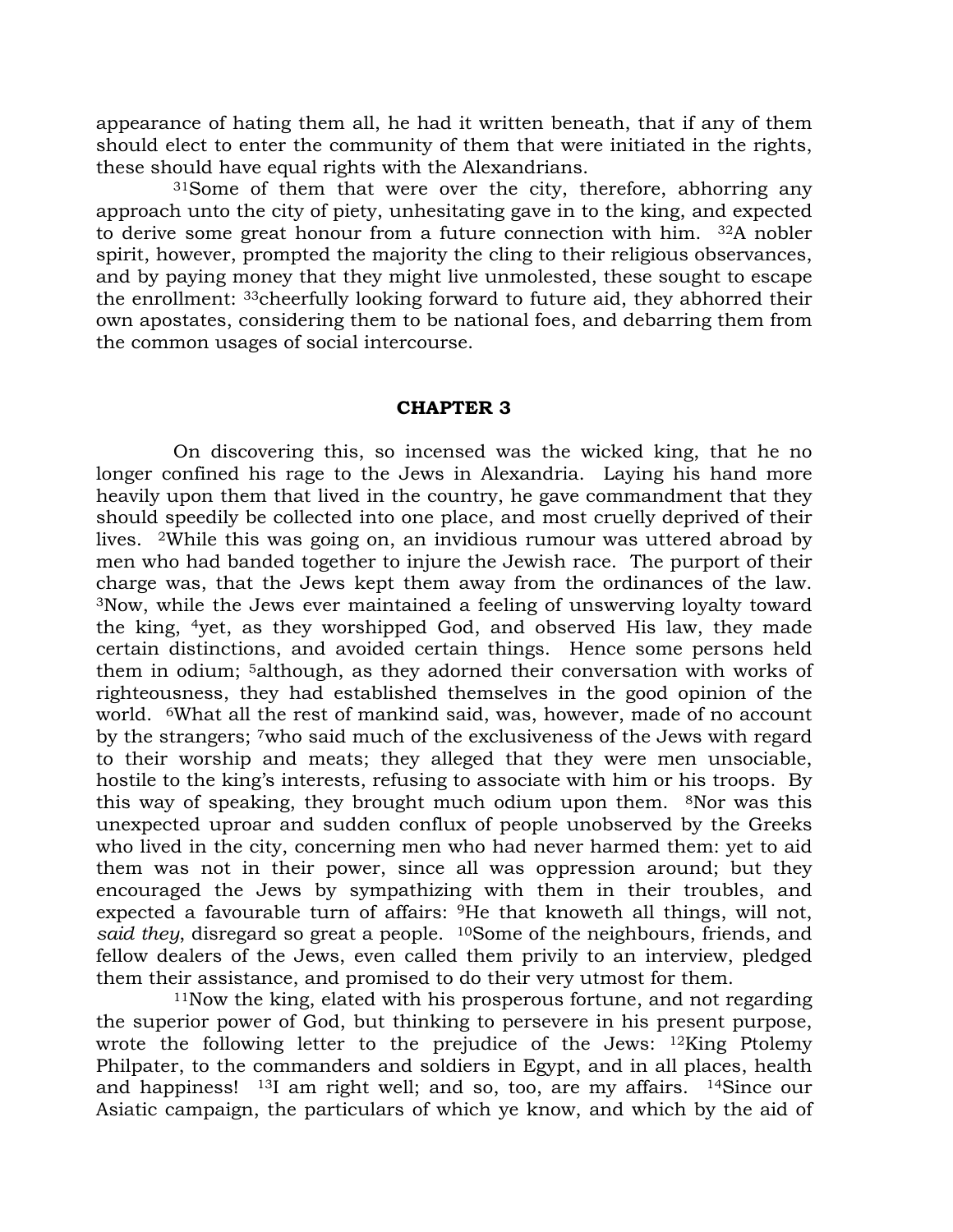the gods, not lightly given, and by our own vigour, hath been brought to a successful issue according to our expectation, <sup>15</sup>we resolved, not with strength of spear, but with gentleness and much humanity, as it were to nurse the inhabitants of Ceolesyria and Phoenicia, and to be their willing benefactors. <sup>16</sup>So, having bestowed considerable sums of money upon the temples of the several cities, we proceeded even as far as Jerusalem; and went up to honour the temple of these wretched beings who never cease from their folly. <sup>17</sup>To outward appearance they received us willingly; but belied that appearance by their deeds. When we were eager to enter their temple, and to honour it with the most beautiful and exquisite gifts, <sup>18</sup>they were so carried away by their old arrogancy, as to forbid us the entrance; while we, out of our forbearance toward all men, refrained from exercising our power upon them. <sup>19</sup>And thus, exhibiting their enmity against us, they alone among the nations lift up their heads against kings and benefactors, as men unwilling to submit to any thing reasonable. <sup>20</sup>We then, having endeavoured to make allowance for the madness of these persons, and on our victorious return treating all people in Egypt courteously, acted in a manner which was befitting. <sup>21</sup>Accordingly, bearing no ill will against their kinsmen at Jerusalem, but rather remembering our connection with them, and the numerous matter with sincere heart from a remote period entrusted to them, we wished to venture a total alteration of their state, by bestowing upon them the rights of citizens of Alexandria, and to admit them to the everlasting rites of our solemnities. <sup>22</sup>All of this, however, they have taken in a very different spirit. With their innate malignity, they have spurned the fair offer; and constantly inclining to evil, <sup>23</sup>have rejected the inestimable rights. Not only so, but by using speech, and by refraining from speech, they abhor the few among them who are heartily disposed toward us; ever deeming that their ignoble course of proceeding will force us to do away with our reform. <sup>24</sup>Having then, received certain proofs that these Jews bear us every sort of ill will, we must look forward to the possibility of some sudden tumult among ourselves, when these impious men may turn traitors and barbarous enemies. <sup>25</sup>As soon, therefore, as the contents of this letter become known unto you, in that same hour we command those Jews that dwell among you, with wives and children, to be sent unto us, vilified and abused, in chains of iron, to undergo a death cruel and ignominious, suitable to men disaffected. <sup>26</sup>For by the punishment of them in one body we perceive that we have found the only means of establishing our affairs for the future on a firm and satisfactory basis. <sup>27</sup>Whosoever shall shield a Jew, whether it be an old man, child, or suckling, shall with his whole house be tortured to death. <sup>28</sup>Whosoever shall inform against the Jews, besides receiving the property of the person charged, shall be presented with two thousand drachmae from the royal treasury, shall be made free, and shall be crowned. <sup>29</sup>What place soever shall shelter a Jew, shall, when he is hunted forth, be put under the ban of fire, and be for ever rendered useless to every to every living being for all time to come.

30Such was the purport of the king's letter.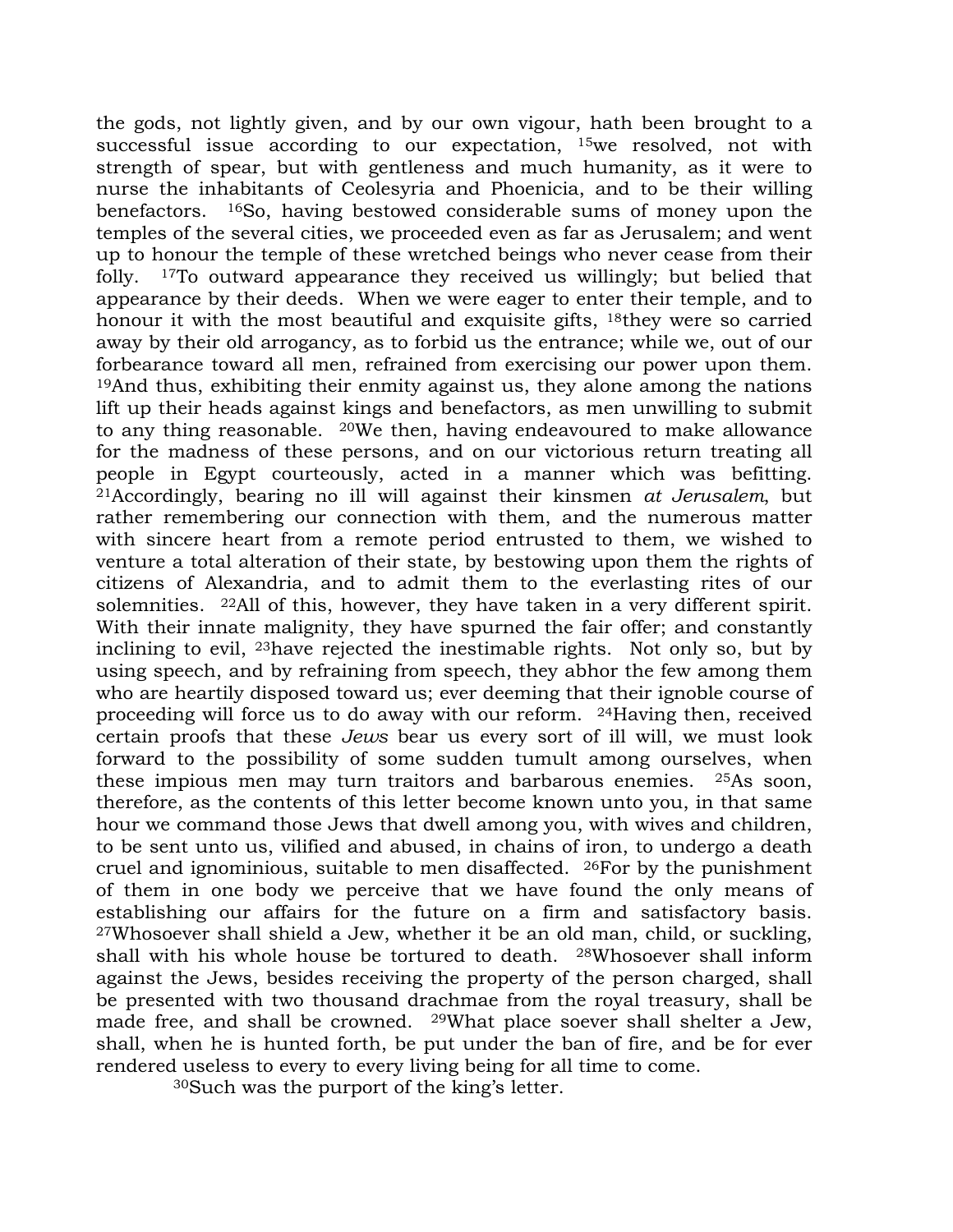#### CHAPTER 4

Wheresoever this decree was received, the people kept up a revelry of joy and shouting; as if their long-pent-up, hardened hatred, were now to shew itself openly. <sup>2</sup>The Jews suffered great throes of sorrow, and wept much; while their hearts, all things around being lamentable, were set on fire as they bewailed the sudden destruction that was decreed against them. <sup>3</sup>What home, or city, or place at all inhabited, or what streets were there, which their condition did not fill with wailing and lamentation? <sup>4</sup>They were sent out unanimously by the generals in the several cities, with such stern and pitiless feeling, that the exceptional nature of the infliction moved even some of their enemies. These, influenced by sentiments of common humanity, and reflecting upon the uncertain issue of life, shed tears at this their miserable expulsion. <sup>5</sup>A multitude of hoary-haired men, were driven along with halting bending feet, urged onward by the impulse of a violent, shameless force to quick speed. <sup>6</sup>Girls who had entered the bridal chamber quite lately, to enjoy the partnership of marriage, exchanged pleasure for misery; and with dust scattered upon their myrrh-anointed heads, were hurried along unveiled, and, in the midst of outlandish insults, set up with one accord a lamentable cry in place of the marriage hymn. <sup>7</sup>Bound, and exposed to public gaze, they were hurried violently on board ship. <sup>8</sup>The husbands of these, in the prime of their youthful vigour, instead of crowns wore halters round their necks; instead of feasting and youthfully mirth, spent the residue of their nuptial days in wailings, and saw only the grave at hand. <sup>9</sup>They were dragged along by unyielding chains, like wild beasts: of these, some had their necks thrust into the benches of the rowers; while the feet of others were inclosed in hard fetters. <sup>10</sup>The planks of the deck above them barred out the light, and shut out the day on every side, that they might be treated like traitors during the whole voyage. <sup>11</sup>They were conveyed accordingly in this vessel, and at the end of it arrived at Schedia. The king had ordered them to be cast into the vast hippodrome, which was built before the city. This place was well adapted by its situation to expose them to the gaze of all comers into the city. Thus they could hold no communication with his forces; nay, were deemed unworthy of any civilised accommodation. <sup>12</sup>When this was done, the king, hearing that their brethren in the city often went out and lamented the melancholy distress of these victims, <sup>13</sup>was full of rage, and commanded that they should be carefully subjected to the same (and not one whit milder) treatment. <sup>14</sup>The whole nation was now to be enrolled. Every individual was to be specified by name; not for that hard servitude of labour which we have a little before mentioned, but that he might expose them to the aforementioned tortures; and finally, in the short space of a day, might extirpate them by his cruelties. <sup>15</sup>The enrolling of these men was carried on cruelly, zealously, assiduously, from the rising up of the sun unto the going down thereof, and was not brought to an end in forty days. <sup>16</sup>The king was filled with great and constant joy, and celebrated banquets before the temple idols. His erring heart, far from the truth, and his profane mouth, gave glory to idols, deaf and incapable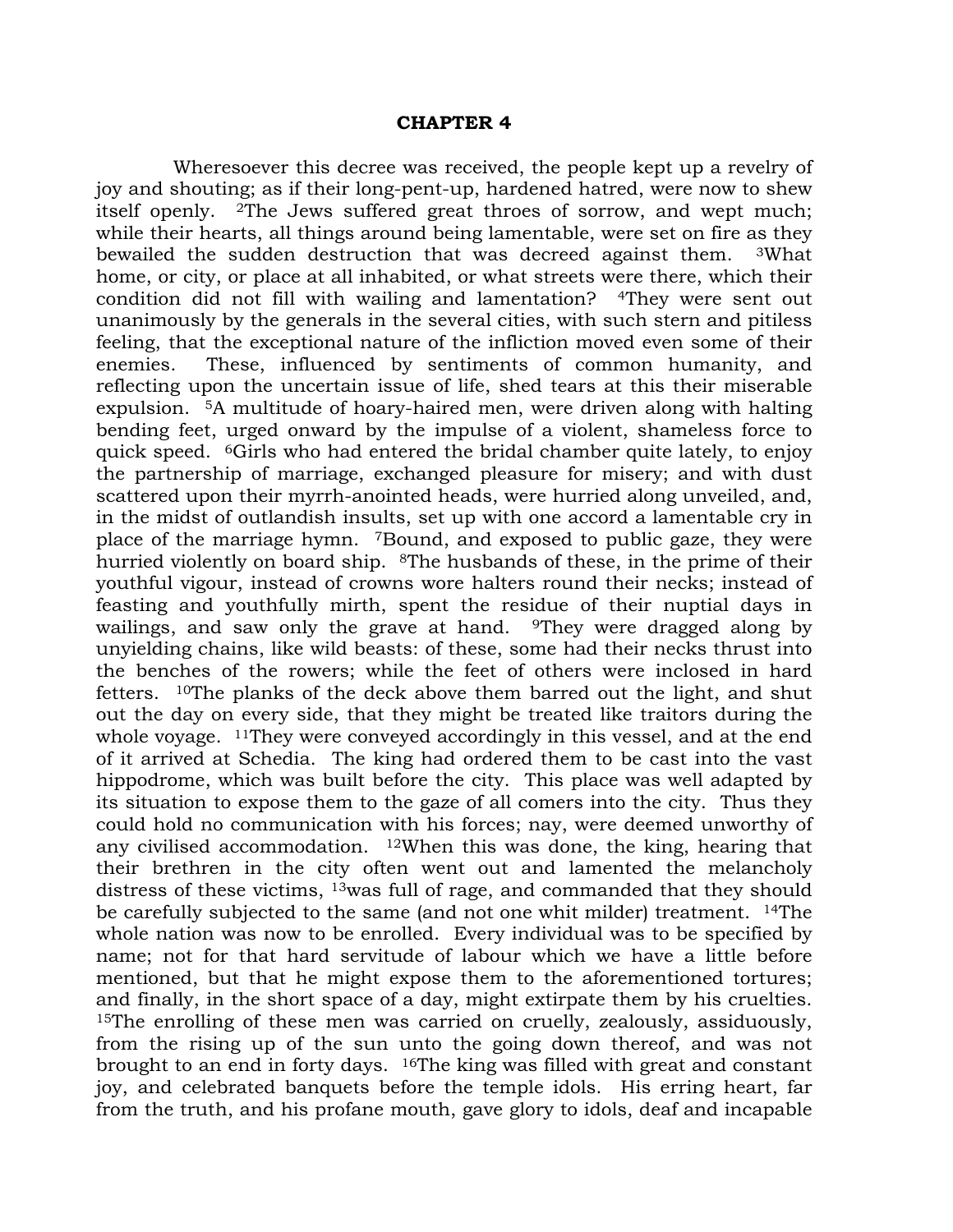of speaking or aiding, and uttered unworthy speech against the Greatest God. <sup>17</sup>At the end of the aforementioned interval of time, the registrars brought word to the king that the multitude of the Jews was too great for enrollment, <sup>18</sup>inasmuch as there were many still left in the land, of whom some were in inhabited houses, and others were scattered about in various places; so that all the commanders in Egypt were not sufficient for the work. <sup>19</sup>The king threatened them, and charged them with taking bribes, in order to contrive the escape of the Jews: but was clearly convinced of the truth of what had been said. <sup>20</sup>They said, and proved, that paper and pens had failed them for the carrying out of their purpose. <sup>21</sup>Now this was the active interference of the unconquerable Providence, which assisted the Jews from heaven.

#### CHAPTER 5

Then he called Hermon, which had charge of the elephants. Full of rage, altogether fixed in his furious design, <sup>2</sup>he commanded him, with a quantity of unmixed wine and handfuls of incense infused, to drug the elephants early on the following day. These five hundred elephants, when infuriated by the copious draughts of frankincense, were to be led up to the execution of death upon the Jews. <sup>3</sup>The king, after issuing these commands, went to his feasting, and gathered together all those of his friends and of the army who hated the Jews the most. <sup>4</sup>The master of the elephants, Hermon, fulfilled his commission punctually. <sup>5</sup>The underlings appointed for the service went out about eventide, and bound the hands of the miserable victims, and took other precautions for their security at night, thinking that the whole race would perish together. <sup>6</sup>The nations believed the Jews to be destitute of all protection; for chains fettered them about. <sup>7</sup>They invoked the Almighty Lord, and ceaselessly besought with tears their merciful God and Father, Ruler of all, Lord of every power, <sup>8</sup>to overthrow the evil purpose which was gone out against them, and to deliver them by extraordinary manifestation from that death which was in store for them. <sup>9</sup>Their litany so earnest went up to heaven. <sup>10</sup>Then Hermon, who had filled his merciless elephants with copious draughts of mingled wine and frankincense, came early to the palace, to certify the king thereof.  $11He$ , however, which hath sent His good creature sleep from all time, by night or by day, thus gratifying whom He willeth, diffused a portion thereof now upon the king.  $12\text{By}$  this sweet and profound influence of the Lord he was held fast, and thus his unjust purpose was quite frustrated, and his unflinching resolve greatly falsified. <sup>13</sup>But the Jews, having escaped the hour which had been fixed, praised their holy God, and again prayed Him Who is easily reconciled to display the power of His powerful hand to the overweening nations. <sup>14</sup>The middle of the tenth hour had well nigh arrived, when the master bidder, seeing the guest that were bidden collected, came and shook the king. <sup>15</sup>He gained his attention with difficulty, and hinting that the meal time was passing, he talked the matter over with him. 16The king listened to this, and then turning aside to his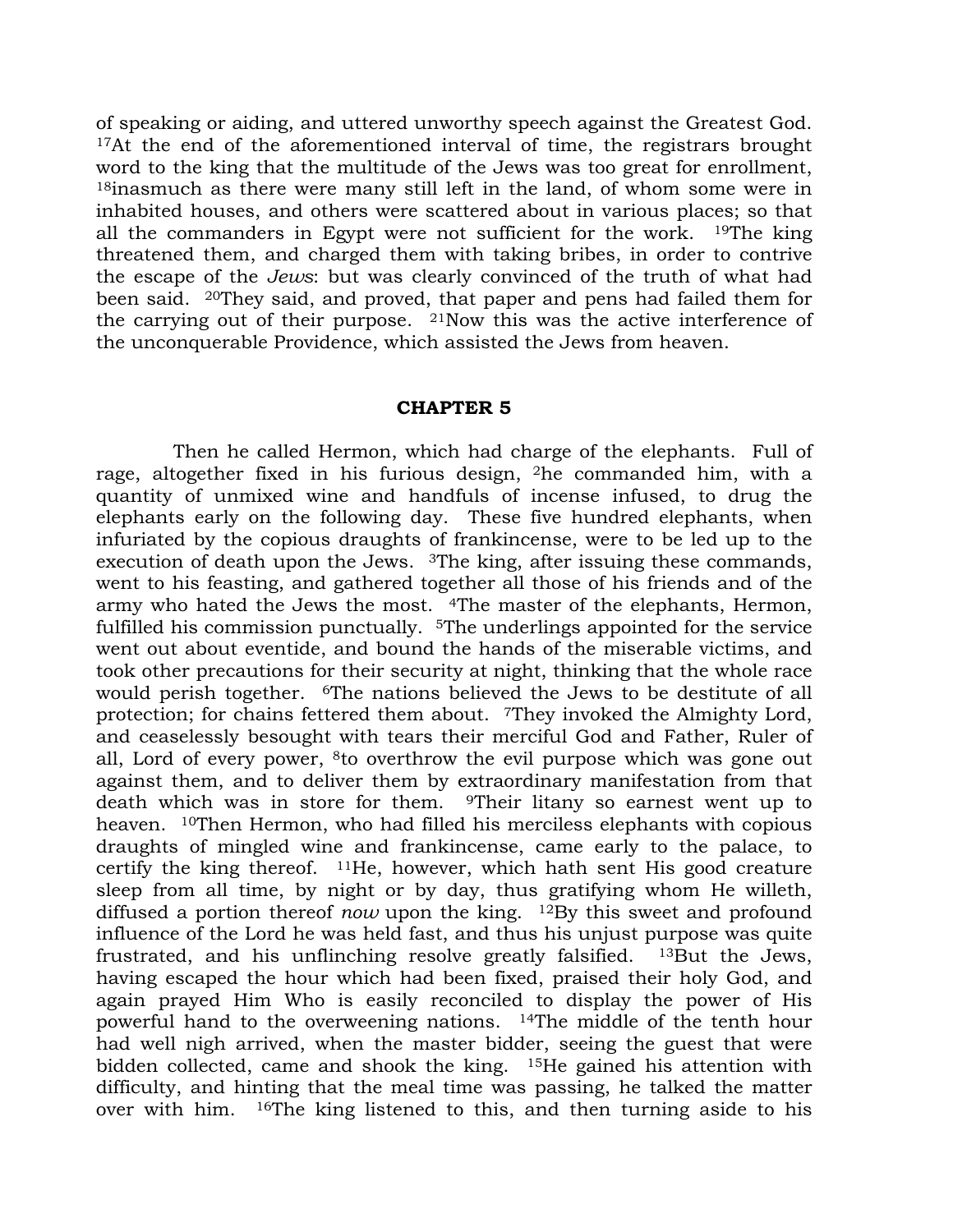potations, commanded the guests to sit down before him. <sup>17</sup>This done, he asked them to enjoy themselves, and to indulge in mirth at this somewhat late hour of the banquet. <sup>18</sup>Conversation grew on, and the king sent for Hermon, and enquired of him with fierce denunciations, wherefore the Jews had been suffered to outlive that day. <sup>19</sup>Hermon explained that he had done his bidding over night; and in this he was confirmed by his friends. <sup>20</sup>The king, then, with a barbarity exceeding that of Phalaris, said, that they might thank his sleep of that day. Lose no time, and make ready the elephants against to morrow, as you did before, for the destruction of these accursed Jews. <sup>21</sup>When the king said this, the company present were glad, and approved; and then each man went to his own home.  $22$ Nor did they employ the night in sleep, so much as in contriving cruel mockeries for those deemed miserable. <sup>23</sup>The morning cock had just crowed, and Hermon, having harnessed the brutes, was stimulating them in the great colonnade. <sup>24</sup>The city crowds were collected together to see the hideous spectacle, and waited impatiently for the dawn. <sup>25</sup>The Jews, breathless with momentary suspense, spread forth their hands, and prayed the Greatest God, in mournful strains, again to help them speedily. <sup>26</sup>The sun's rays were not shed abroad, and the king was waiting for his friends, when Hermon came to him, calling him out, and saying that his desires could now be realised. <sup>27</sup>The king, receiving him, was astonished at his unwonted exit; and overwhelmed with a spirit of oblivion about every thing, enquired the object of this earnest preparation. <sup>28</sup>But this was the working of that Almighty God, which had made him forget all his purpose. <sup>29</sup>Hermon, and his friends, pointed out the preparation of the animals: They are ready, O king, at thine own strict injunction. <sup>30</sup>The king was filled with fierce anger at these words; for, by the providence of God regarding these things, his mind had become entirely confused. He looked hard at Hermon, and then threatened him as follows: <sup>31</sup>Your parents, or your children, were they here, they should furnished a large repast to these wild beasts; not these innocent Jews, which have loyally served me and my forefathers. <sup>32</sup>Had it not been for familiar friendship, and the claims of your office, your life should have gone for theirs. <sup>33</sup>Hermon, being threatened in this unexpected and alarming manner, was troubled in visage, and downcast of countenance. <sup>34</sup>The friends also stole out one by one, and dismissed the assembled multitudes to their occupations. <sup>35</sup>The Jews, having heard of these events, praised the glorious God and King of kings, because they had obtained this help also from him. <sup>36</sup>Now the king arranged another banquet after the same manner, and proclaimed an invitation to mirth. <sup>37</sup>And he summoned Hermon to his presence, and said, with threats, How oft, O wretch, must I repeat my commands unto thee about these same persons? <sup>38</sup>Once more, arm the elephants against the morrow for the utter destruction of the Jews. <sup>39</sup>His kinsmen, that reclined with him, wondered at his instability, and thus expressed themselves: <sup>40</sup>O king, how long dost thou make trial of us, as of men bereft of reason? This is the third time that thou hast commanded their destruction. When the thing is to be done, thou changest thy mind, and recallest thine instructions. 41For this cause the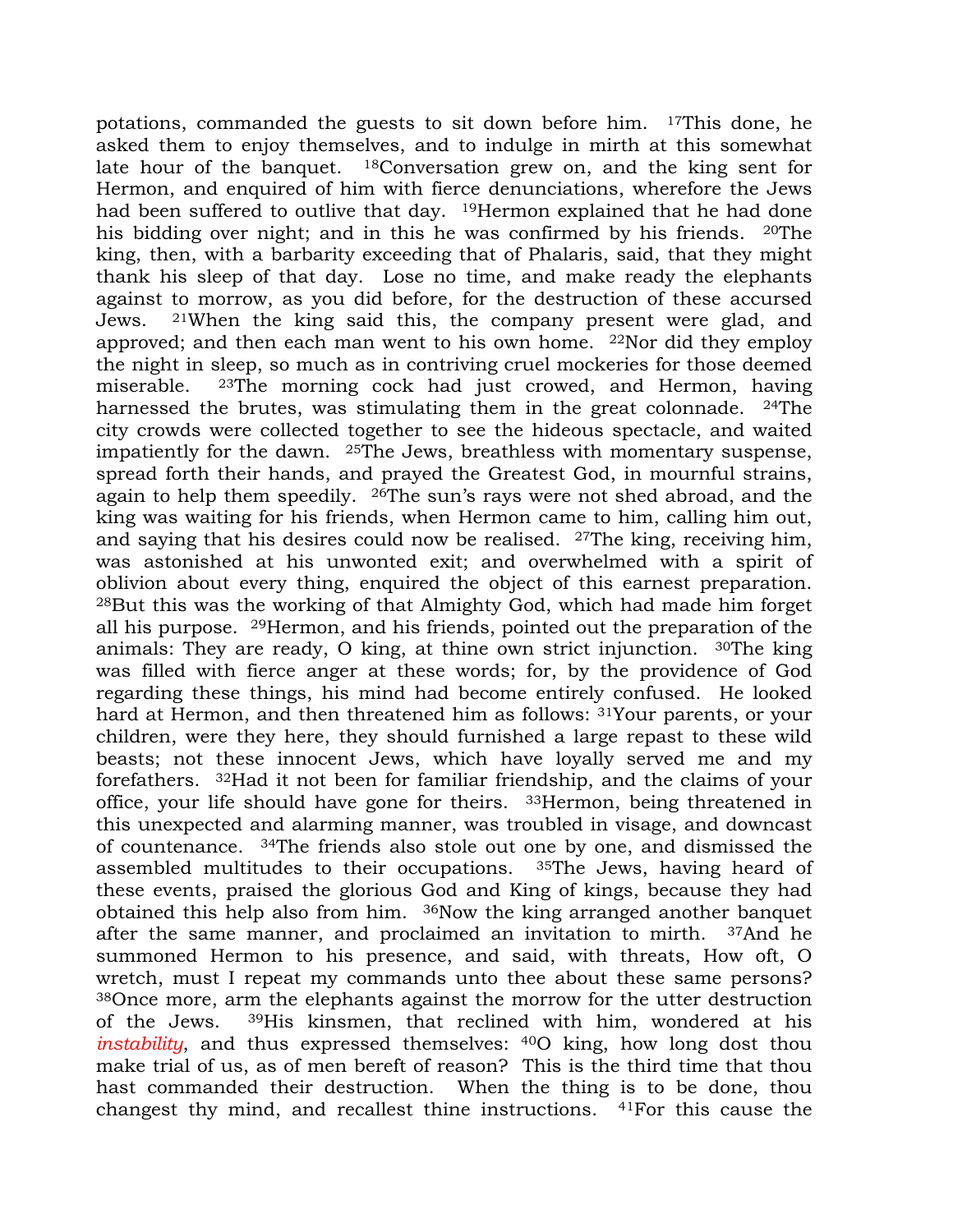feeling of expectation causeth tumult in the city: it swarmeth with factions; and is continually on the point of being plundered. <sup>42</sup>The king, just like another Phalaris, a prey to thoughtlessness, made no account of the changes which his own mind had undergone, issuing in the deliverance of the Jews. He sware a fruitless oath, and determined forthwith to send them to Hades, crushed by the knees and feet of the elephants. <sup>43</sup>He would also invade Judah, and level the towns thereof with fire and the sword; and destroy that temple which the nations might not enter, and prevent sacrifices ever after from being offered up there. <sup>44</sup>Joyfully his friends brake up, together with his kinsmen; and, trusting in his determination, arranged their forces in guard at the most convenient places of the city. <sup>45</sup>And the master of the elephants urged the beasts into an almost maniacal state, drenched them with incense and wine, and decked them with frightful instruments. <sup>46</sup>About early morning, when the city was now filled with an immense number of people at the hippodrome, he entered the palace, and called the king unto the business in hand. <sup>47</sup>The king's heart teemed with impious rage; and he rushed forthwith the mass, along with the elephants. With feelings unsoftened, and eyes pitiless, he longed to gaze at the hard and wretched doom of the aforementioned Jews. <sup>48</sup>But the Jews, when the elephants went out at the gate, followed by the armed force; and when they saw the dust raised by the throng, and heard the loud cries of the crowd, <sup>49</sup>thought that they had come to the last moments of their lives, unto the end of that which they had trembling expected. They gave way, therefore, to lamentations and moanings: they kissed each other: those nearest of kin to each other hung about one another's necks: fathers about their sons, mothers their daughters: other women held their infants to their breasts, which drew what seemed their last milk. <sup>50</sup>Nevertheless, when they reflected upon the succour before granted them from heaven, they prostrated themselves with one accord; removed even the sucking children from the breast, and <sup>51</sup>sent up an exceeding great cry, entreating the Lord of all power to reveal Himself, and have mercy upon those who now lay at the gates of Hades.

## CHAPTER 6

And Eleazar, an illustrious priest of the country, which had attained to length of days, and whose life had been adorned with virtue, caused the presbyters which were about him to cease to cry out to the holy God, and prayed thus: <sup>2</sup>O King, mighty in power, Most High, Almighty God, Who orderest the whole creation with thy tender mercy, <sup>3</sup>look upon the seed of Abraham, upon the children of the sanctified Jacob, Thy sanctified inheritance, O Father, which is now being wrongfully destroyed as strangers in a strange land. <sup>4</sup>Thou destroyedst Pharaoh, with his host of chariots, when the lord of this same Egypt was uplifted with lawless hardihood and loud sounding tongue. Shedding the beams of Thy mercy upon the race of Israel, Thou overwhelmedst him with his proud army. 5When Sennacherib, the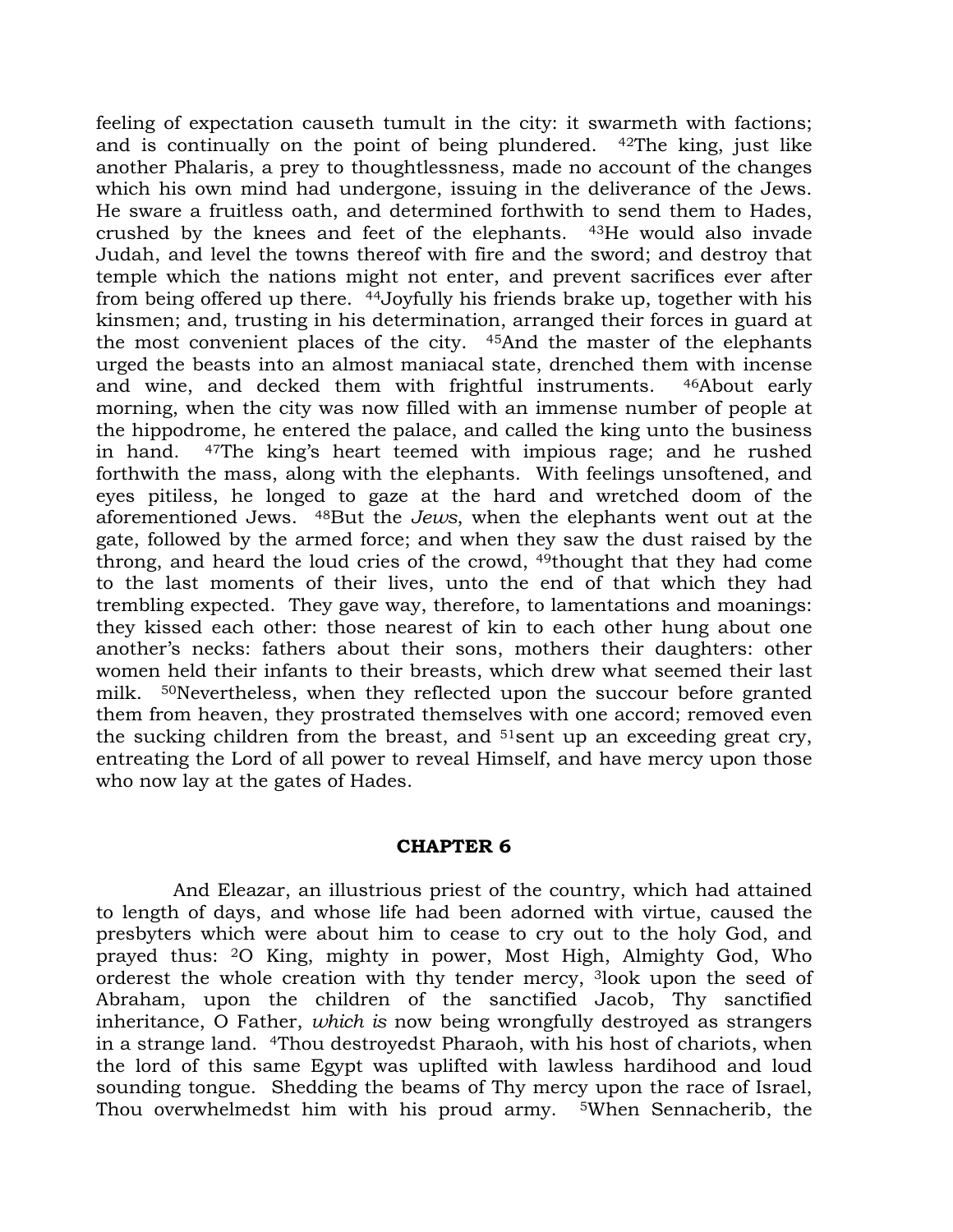grievous king of the Assyrians, glorying in his countless hosts, had subdued the whole land with his spear, and was lifting him up against Thy holy city, with boastings grievous to be heard, Thou, O Lord, didst utterly destroy him, and shew forth Thy might unto many nations. <sup>6</sup>When the three friends in the land of Babylon of their own will exposed their lives to the fire rather than serve vain things, Thou didst send a dewy coolness through the fiery furnace, and bring the fire upon all their adversaries. <sup>7</sup>It was Thou who, when Daniel was hurled, through slander and envy, as a prey unto lions down below, didst bring him back again unhurt to light. <sup>8</sup>When Jonah was pining away in the belly of the sea-bred monster, Thou didst look upon him, O Father, and recover him to the sight of his own. <sup>9</sup>And now, O Thou that hatest insolence; Thou that aboundest in mercy; Thou that art the protector of all things; appear speedily unto the race of Israel, who are insulted by abhorred, lawless nations. <sup>10</sup>If our life during our exile hath been stained with iniquity, deliver us from the hand of the enemy, and destroy us, O Lord, by the death which Thou preferrest. <sup>11</sup>Let not the vain minded congratulate vain idols at the destruction of Thy beloved, saying, Neither did their God deliver them', <sup>12</sup>Thou Who art All powerful and Almighty, O Eternal One, behold! have mercy upon us who are being withdrawn from life, like traitors, by the unreasoning insolence of lawless men. <sup>13</sup>Let the nations cower before Thine invincible might to day, O glorious One, Who hast all power to save the race of Jacob. <sup>14</sup>The whole band of infants and their parents with tears beseech Thee.  $15$ Let it be shewed unto all the nations that Thou art with us, O Lord, and hast not turned thy face away from us; but as Thou saidst that Thou wouldest not forget them even in the land of their enemies, so do thou fulfil this saying, O Lord.

<sup>16</sup>Now at the time that Eleazar had ended his prayer, the king came along to the hippodrome, with the wild beasts, and with his tumultuous power. <sup>17</sup>When the Jews saw this, they uttered a loud cry to heaven, so that the valleys adjacent resounded, and caused an irrepressible lamentation throughout the army. <sup>18</sup>Then the all-glorious, all-powerful, and true God, displayed His holy countenance, and opened the gates of heaven, from whence two angels, dreadful of form, came down, and were visible to all but the Jews. <sup>19</sup>And they stood over against, and filled the enemies' host with confusion and cowardice; and bound them with immoveable fetters. <sup>20</sup>And a cold shudder came over the person of the king, and oblivion palsied the vehemence of his spirit. <sup>21</sup>They turned back the animals upon the armed forces which followed upon them; and the animals trod them down, and destroyed them. <sup>22</sup>The king's wrath was changed into compassion; and he wept at his own machinations. <sup>23</sup>For when he heard the cry, and saw them all on the verge of destruction, with tears he angrily threatened his friends, saying, <sup>24</sup>Ye have governed amiss, and have exceeded tyrants in cruelty; and me your benefactor have ye laboured to deprive at once of my dominion and my life, by privily devising measures injurious to the kingdom. <sup>25</sup>Who hath gathered here, unreasonably removing each from his home, those, who, in faithfulness to us, had held the strongholds of the country? 26Who hath thus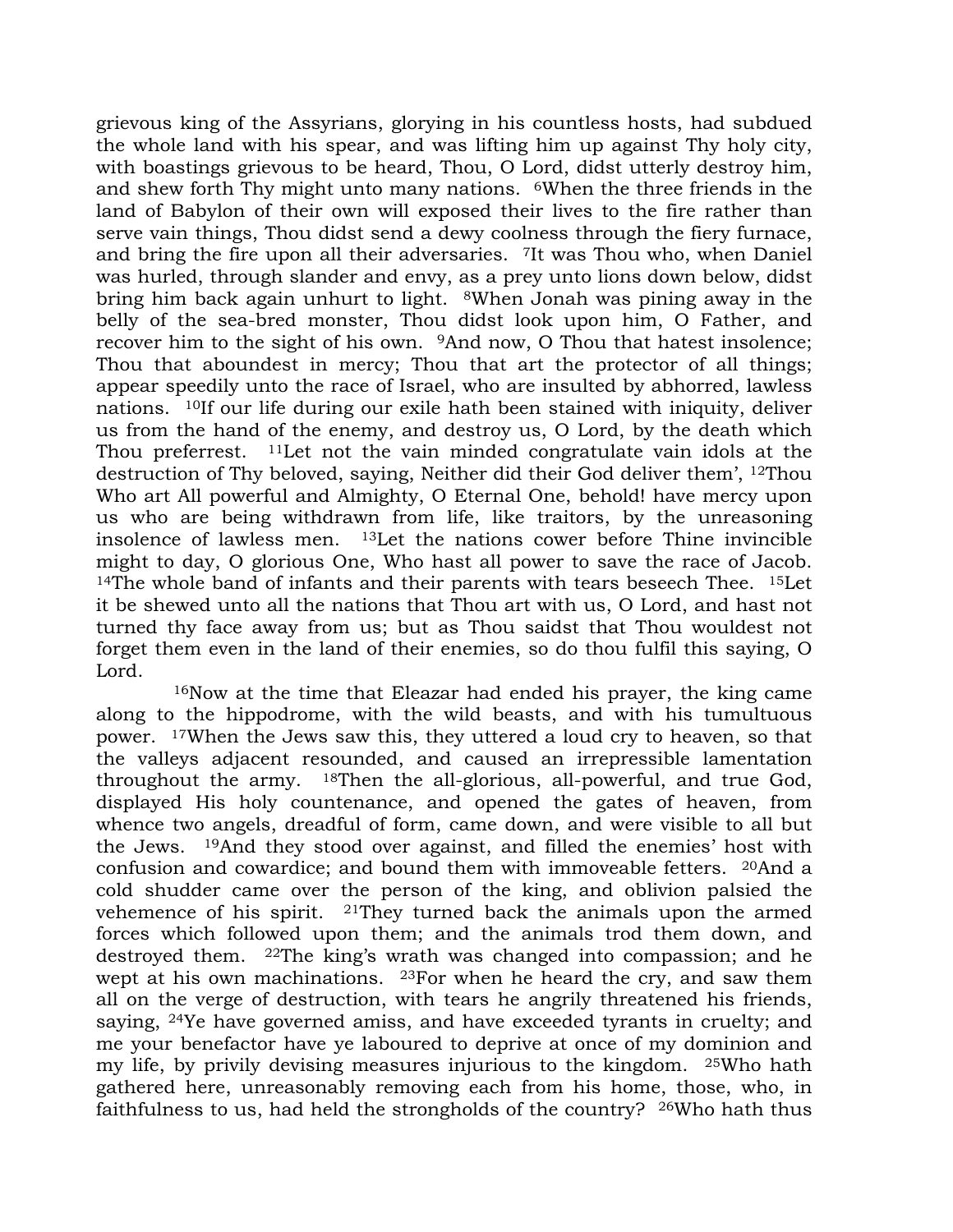consigned to unmerited punishments those who in good will toward us from the beginning have in all things surpassed all nations, and who often have engaged in the most dangerous undertakings? <sup>27</sup>Loose, loose the unjust bonds; and send to their homes in peace, and deprecate what hath been done. <sup>28</sup>Release the sons of the almighty living God of heaven, Who from our forefathers' time till now hath granted a glorious and uninterrupted prosperity to our affairs. <sup>29</sup>These things he said: and they, released the same moment, having now escaped death, praised God their holy Saviour.

<sup>30</sup>The king then departed to the city, and called the overseer of his revenues unto him, and bade him provide a seven days' quantity of wine and all else requisite for feasting for the Jews. He decided that they should keep a gladsome festival of deliverance in the very place wherein they expected to meet with their destruction. <sup>31</sup>Then they which before were despised and nigh unto Hades, yea, rather advanced into it, partook of the cup of salvation, in stead of the grievous and lamentable death. Full of exultation, they parted out the place intended for their fall and burial into banqueting booths. <sup>32</sup>Ceasing their miserable strains of woe, they took up the subject of their fatherland, hymning in praise God their wonderworking Saviour. All groans, all wailing, were laid aside: they formed dances in token of serene joy. <sup>33</sup>So also the king collected a number of guests for the occasion, and returned unceasing thanks with much magnificence for the unexpected deliverance afforded him. <sup>34</sup>Those that had marked them out as for death, and for carrion, and had enrolled them with joy, howled aloud, and were clothed with shame, and had the fire of their rage ingloriously put out. <sup>35</sup>But the Jews, as we have just said, instituted a dance, and them gave themselves up to feasting, glad thanksgivings, and psalms. <sup>36</sup>They made a public ordinance to commemorate these things for generations to come, as long as they should be sojourners. Thus they established these days as days of mirth, not for the purpose of drinking or luxury, but because God had saved them. 37They requested the king to send them back to their homes. <sup>38</sup>They were being enrolled from the twenty fifth of Pachon unto the fourth of Epiphi, a period of forty days: the measures taken for their destruction lasted from the fifth of Epiphi till the seventh, that is, three days. <sup>39</sup>The Ruler over all did during this time manifest forth His mercy gloriously, and did deliver them all together unharmed. <sup>40</sup>They feasted upon the king's provision up to the fourteenth day, and then asked to be sent away. <sup>41</sup>The king commended them, and wrote the subjoined epistle, of magnanimous import for them, to the commanders of every city.

## CHAPTER 7

King Ptolemy Philopater unto all the commanders throughout Egypt, and unto all that are set over affairs, joy and strength. <sup>2</sup>We, too, and our children are well; and God hath directed our affairs as we wish. <sup>3</sup>Certain of our friends did of malice vehemently urge us to punish the Jews of our realm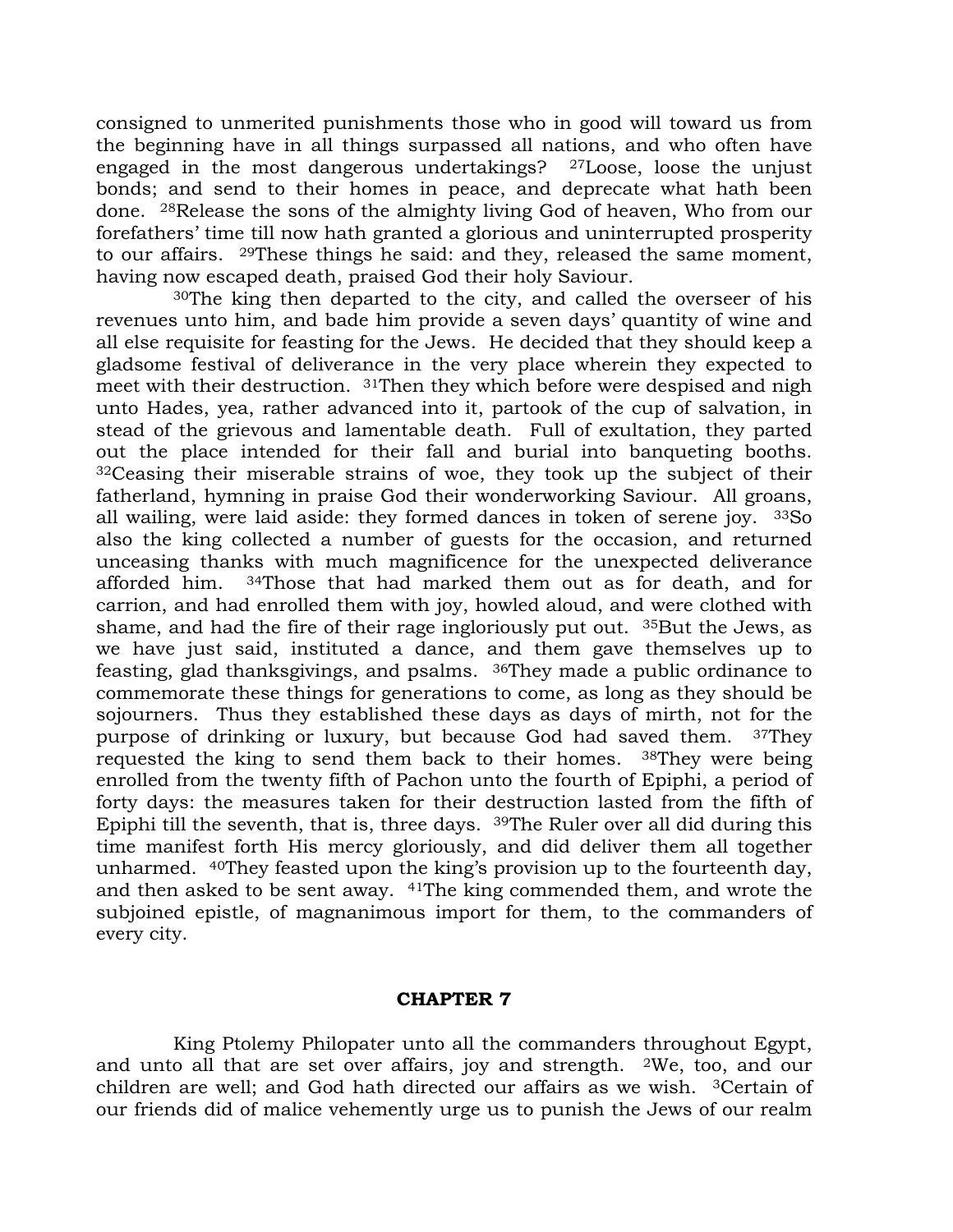in a body, with the infliction of a monstrous punishment. <sup>4</sup>They pretended that our affairs would never be in such a good state till this took place. Such, they said, was the hatred borne by the Jews unto other people. <sup>5</sup>They brought them fettered in grievous chains as slaves, nay, as traitors. Without enquiry or examination they endeavoured to annihilate them. They buckled themselves with a savage cruelty, worse than Scythian custom. <sup>6</sup>For this cause we severely threatened them; yet, with the clemency we are wont to extend unto all men, we at length permitted them to live. Finding that the God of heaven cast a shield of protection over the Jews, so as to preserve them, and that he fought for them as a father ever fighteth for his sons; <sup>7</sup>and taking into consideration their constancy and faithfulness toward us, and toward our ancestors, we have, as we ought, acquitted them of every sort of charge. <sup>8</sup>And we have dismissed them unto their several homes; bidding all men everywhere to do them no wrong, or unrighteously revile them about the past. <sup>9</sup>For know ye, that should we conceive any evil design against, or in any manner aggrieve them, we shall ever have as our opposite, not man, but the highest God, the Ruler of all might. From him there will be no escape, as the avenger of such deeds. Fare ye well.

<sup>10</sup>When they received this letter, they were not forward to depart forthwith. They petitioned the king to be allowed to inflict fitting punishment upon those of their race that had willingly transgressed the holy God, and the law of God. <sup>11</sup>They alleged that the men who had for their bellies' sake transgressed the ordinances of God, would never be faithful to the interests of the king. <sup>12</sup>The king admitted the truth of this reasoning, and commended them. <sup>13</sup>Their priests, then, as was most meet, saluted him with good wishes, and all the people echoed with the Alleluia. They then joyfully departed. <sup>14</sup>Then they punished and destroyed with ignominy every polluted Jew that fell in their way; <sup>15</sup>slaying thus, in that day, above three hundred men, and esteeeming this destruction of the wicked a season of joy.  $16$ They themselves having held fast their God unto death, and having enjoyed a full deliverance, departed from the city garlanded with sweet flowered wreaths of every kind. Uttering exclamations of joy, with songs of praise, and melodious hymns, they thanked the God of their fathers, the eternal Saviour of Israel.

<sup>17</sup>Having arrived at Ptolemais, called from the feature of that district Rosebearing, where the fleet, according to the general wish, waited for them seven days, <sup>18</sup>they partook of a banquet of deliverance; for the king generously granted them severally the means of securing a return home. <sup>19</sup>They accordingly brought back in peace, while they gave utterance to becoming thanks; and they determined to keep these days during their sojourn as days of joyfulness. <sup>20</sup>These they registered as sacred upon a pillar, when they had dedicated the place of their festivity to be one of prayer. They departed unharmed, free, abundant in joy, preserved by the king's commandment, by land, by sea, and by river, each to his own home. <sup>21</sup>They had more weight than before among their enemies; and were honoured and feared, and none in any way robbed them of their goods. <sup>22</sup>Every man received back his own, according to inventory; those that had obtained their goods, giving them up